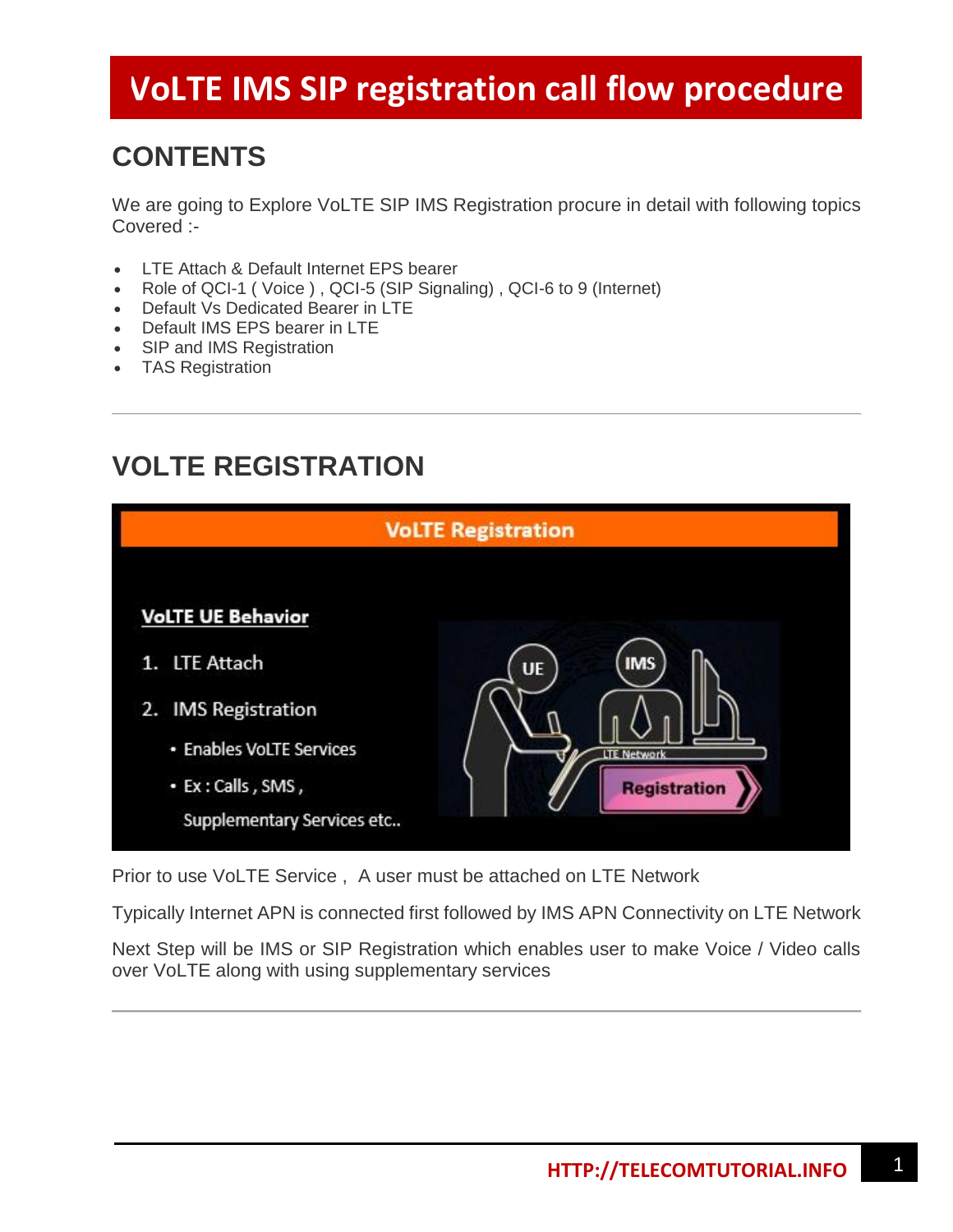### **VOLTE IMS REGISTRATION**



This Network depicts the UE connectivity to LTE Network . For using VoLTE Services , User need to go thru these Steps :-

- Attaching on LTE network as mentioned in point 1
- 2<sup>nd</sup> Step will be activating Default Internet EPS bearer post which user will be able use & Access internet
- 3<sup>rd</sup> Step will be Default IMS EPS bearer activation which will be used for communicating with IMS Network
- This is followed by SIP / IMS Registration where UE will directly communicate to IMS Network , Here LTE Network will only act as Super Highway to relay messages between UE & IMS Network
- Post IMSI Registration, Whenever UE is making MO / MT Calls, Dedicated Bearer will be established on the fly

1<sup>st</sup> LTE Bearer in Yellow color is for Internet connectivity

 $2<sup>nd</sup>$  LTE Bearer in Yellow color is there for IMS Network, This carries both SIP Signaling used for IMS Registration & Voice calls over Packet LTE Network

Let's discuss them in detail moving ahead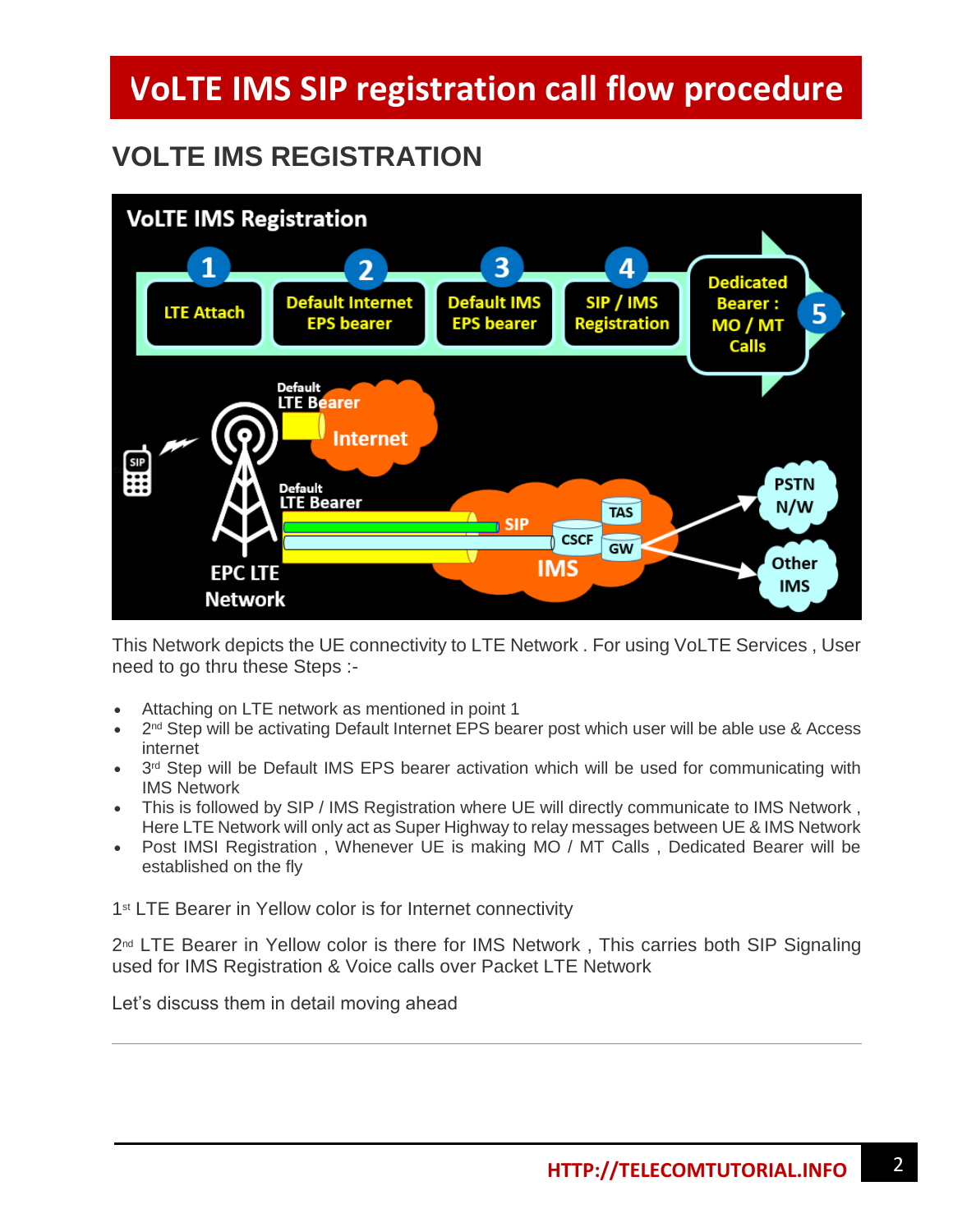#### **EPS BEARER**



'Bearer' in the dictionary means "Carrier" or "Porter" which carries something from a point to another point. Under the context of communication technology, I would define the 'Bearer' as a 'pipe line' connecting two or more points in the communication system in which data traffic follow through.

#### **Default EPS Bearer**

- This Default bearer is Established during LTE Attach
- It Allocate IP address to UE
- Default EPS Bearer is used for Always connected bearer :- Internet Connectivity ( QCI : 6-9 ) , SIP Signaling Connectivity ( QCI : 5 )

#### Now , We will discuss **Dedicated EPS Bearer**

- Dedicated is Child Bearer which is Established during call
- There is No IP Address Allocated to this bearer , It uses IP address of Parent which is allocated to Default Bearer
- Linked to particular Default EPS Bearer
- This has a specific QoS which is usually quaranteed
- Used for On-Demand bearer for :- Voice Call ( QCI : 1 ) , Video Call ( QCI : 2 )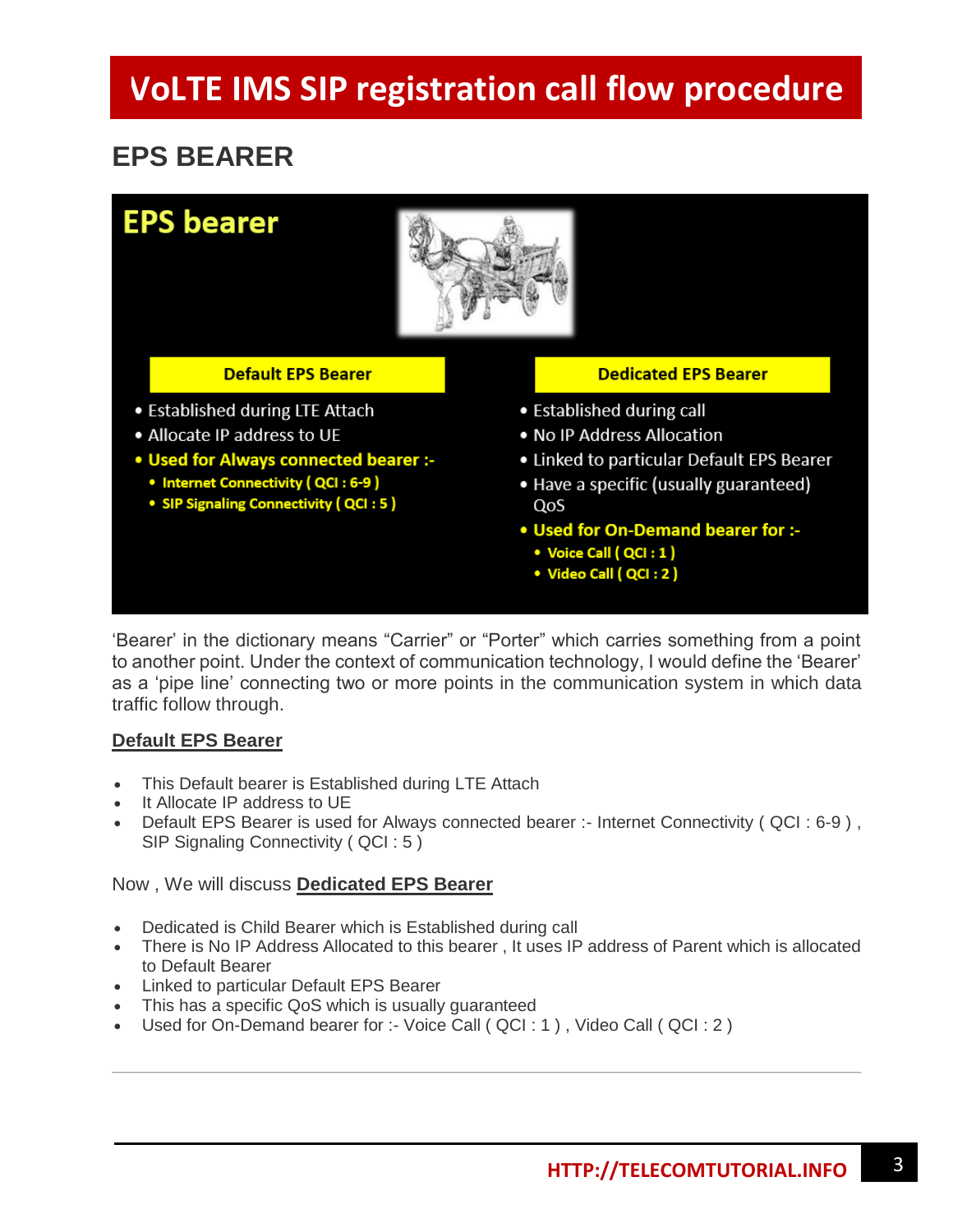### **WHAT IF LTE RADIO IS CONGESTED ??**

| <b>What if LTE Radio is Congested ??</b> |                                        |                                                |                                            |                                                                                                                      |
|------------------------------------------|----------------------------------------|------------------------------------------------|--------------------------------------------|----------------------------------------------------------------------------------------------------------------------|
| QCI                                      | <b>Resource</b><br><b>Type</b>         | <b>Packet</b><br><b>Delay</b><br><b>Budget</b> | <b>Packet</b><br><b>Error Loss</b><br>Rate | <b>Example Services</b>                                                                                              |
| 5                                        | non-GBR                                | <b>100ms</b>                                   | $10^{-6}$                                  | Volte, IMS Signaling                                                                                                 |
| 1                                        | Guaranteed<br><b>Bit Rate</b><br>(GBR) | <b>100ms</b>                                   | $10^{-2}$                                  | <b>Volte, Conversational Voice</b>                                                                                   |
| 3                                        |                                        | 50 <sub>ms</sub>                               | $10^{-3}$                                  | Real Time Gaming, V2X messages                                                                                       |
| $\overline{2}$                           |                                        | <b>150ms</b>                                   | $10^{-3}$                                  | Volte, Conversational Video (Live<br>Streaming)                                                                      |
| 4                                        |                                        | 300 <sub>ms</sub>                              | $10^{-6}$                                  | Non-Conversational Video (Buffered<br>Streaming)                                                                     |
| 6                                        | non-GBR<br><b>Best Effort</b>          | 300 <sub>ms</sub>                              | $10^{-6}$                                  | Internet Services, Video (Buffered<br>Streaming) TCP-Based (for example,<br>www, email, chat, ftp, p2p and the like) |
| 7                                        |                                        | <b>100ms</b>                                   | $10^{-3}$                                  |                                                                                                                      |
| 8                                        |                                        | 300ms                                          | $10^{-6}$                                  |                                                                                                                      |
| 9                                        |                                        | 300 <sub>ms</sub>                              | $10^{-6}$                                  |                                                                                                                      |
|                                          |                                        |                                                |                                            |                                                                                                                      |

Have you ever thought , What will happen to VoLTE Voice Calls during Radio Congestions ? .. As General principal , Data Internet can wait for some time , But Voice Can't . Voice has to be real-time .

QCI is used during congestion to give Seamless access to critical traffic such as voice and video traffic which can't wait . As the network load will increase, prioritization determines which traffic will pass thru & which one will wait . In such scenarios, Internet traffic running on QCI-6 to 9 will be blocked in case of insufficient resources

- QCI=5 is used for VoLTE IMS Signaling
- QCI=1 is used for VoLTE IMS Voice Call
- QCI=6 to 9 used for Internet . This is always low priority as compared to VoLTE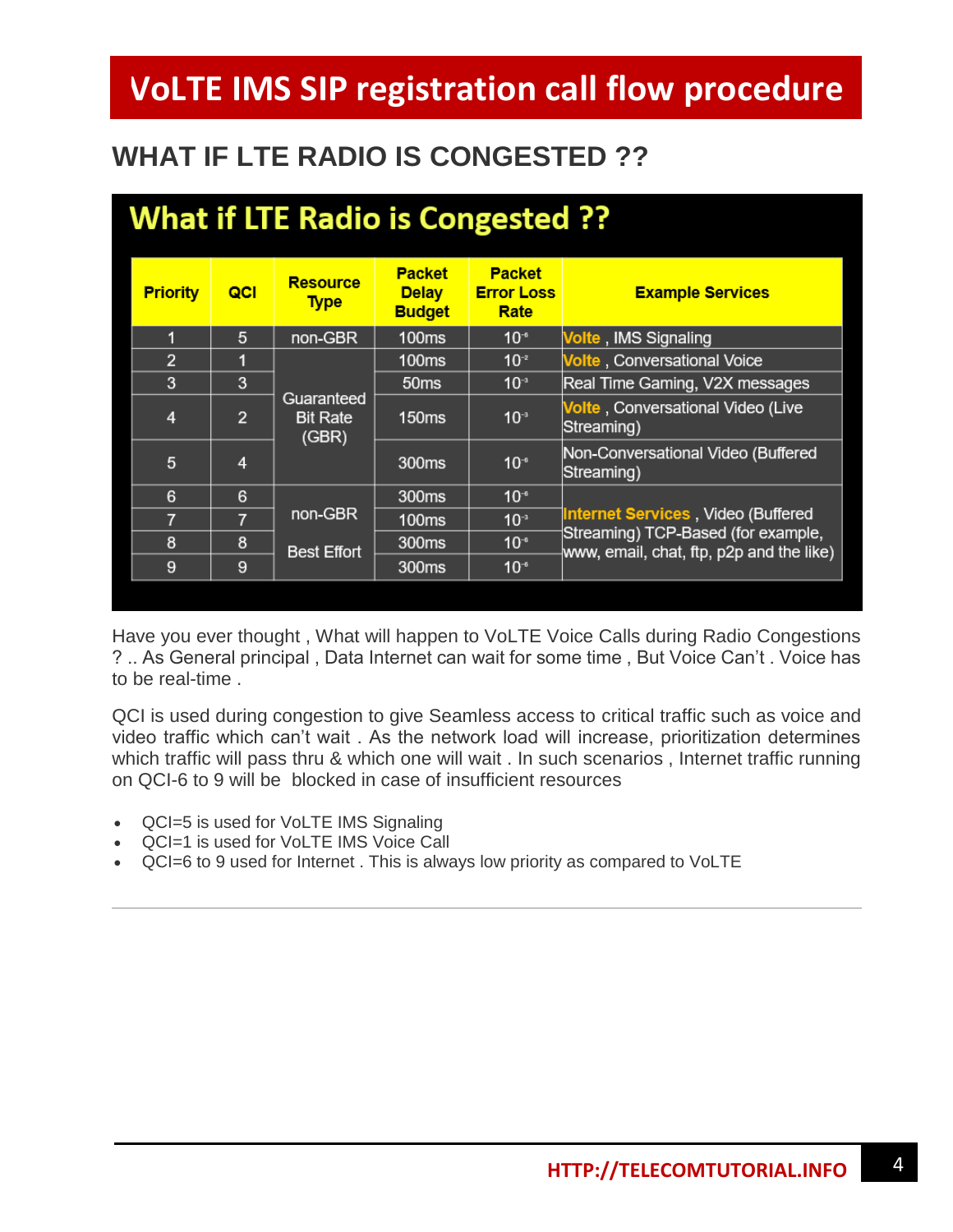### **VOLTE UE ATTACH AND IMS REGISTRATION**



Before we jump onto Call flow , I would like to cover brief concept of QCI Mixed up with Default & dedicated bearer in VoLTE . When the UE is turned on, it establishes a PDN connection with a default APN. Typical operator provides two APNs, i.e., "Internet" APN and the "IMS" APN. The default APN is an "Internet" APN that is used for internet data traffic and its default EPS bearer has a QCI value between 6 to 9 . After the PDN connection is established with the internet APN, the UE attempts additional PDN connection with the IMS well known APN, i.e., "IMS APN". The IMS APN is preconfigured in the UE and its default EPS bearer has a QCI value of '5' being used for SIP signaling. Once the PDN connection with the IMS APN is completed and the default EPS bearer is successfully created, the UE is able to communicate with the IMS Core for VoLTE call service . We will discuss Attach procedure for IMS APN next Slide

- QCI-6 is a Default Bearer for Internet
- QCI-5 is another Default Bearer for establishing SIP Registration on IMS Network
- QCI-1 is dedicated Bearer established during voice calls , Similarly QCI-2 is established for Video Calls

#### **LTE ATTACH & DEFAULT INTERNET EPS BEARER**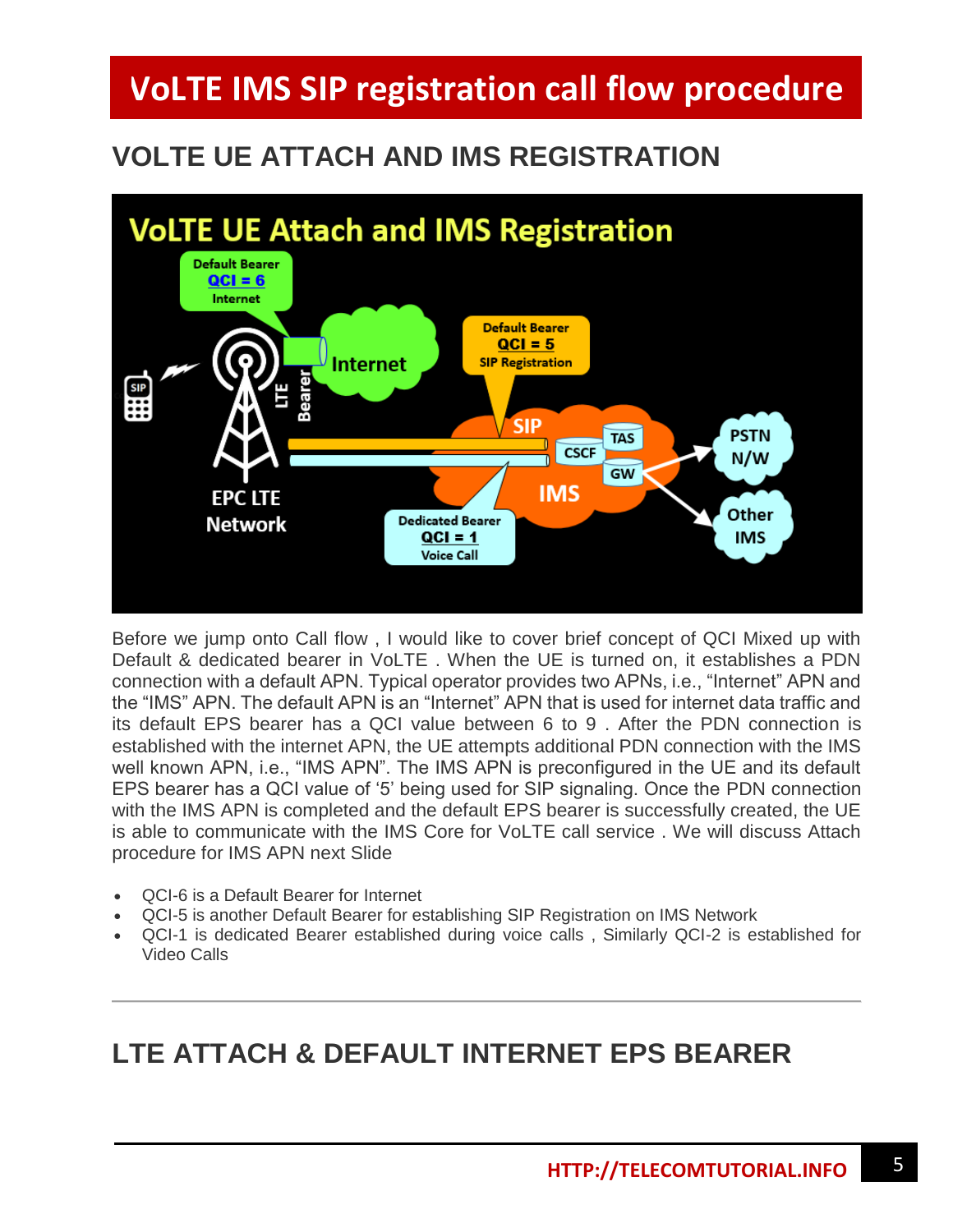

Let's start will call flow, We can clearly see here :-

- UE sends Attach Request to MME in LTE Network , the MME sends an Update Location Request message to the HSS
- The HSS acknowledges the Update Location message by sending an Update Location Ack message to the MME , Here HSS Sends back complete profile of user . This profile also confirm to MME whether IMS APN is allowed for user or Not ?
- Post Location Update , MME Sends Create Session Request to SGW / PGW
- The PGW will check with PCRF over Gx protocol & checks which QOS & Speed to be allocated to user
- As you are aware , Internet will be allocated Non Guaranteed Bit Rate with QCI between 6 to 9 . This is best Effort Quality of service as per Radio conditions
- PGW / SGW will send Create Session response to MME which completes the transaction by completing Attach Process

There are two important information which is told to UE :-

- 1<sup>st</sup> Critical information is support of VOPS by Network . VoPS stands for Voice over PS Network support . MME confirm UE for VoLTE support by this Parameter
- 2<sup>nd</sup> important Information is support of SRVCC : This is communicated by Network to UE for support for SRVCC Function by Network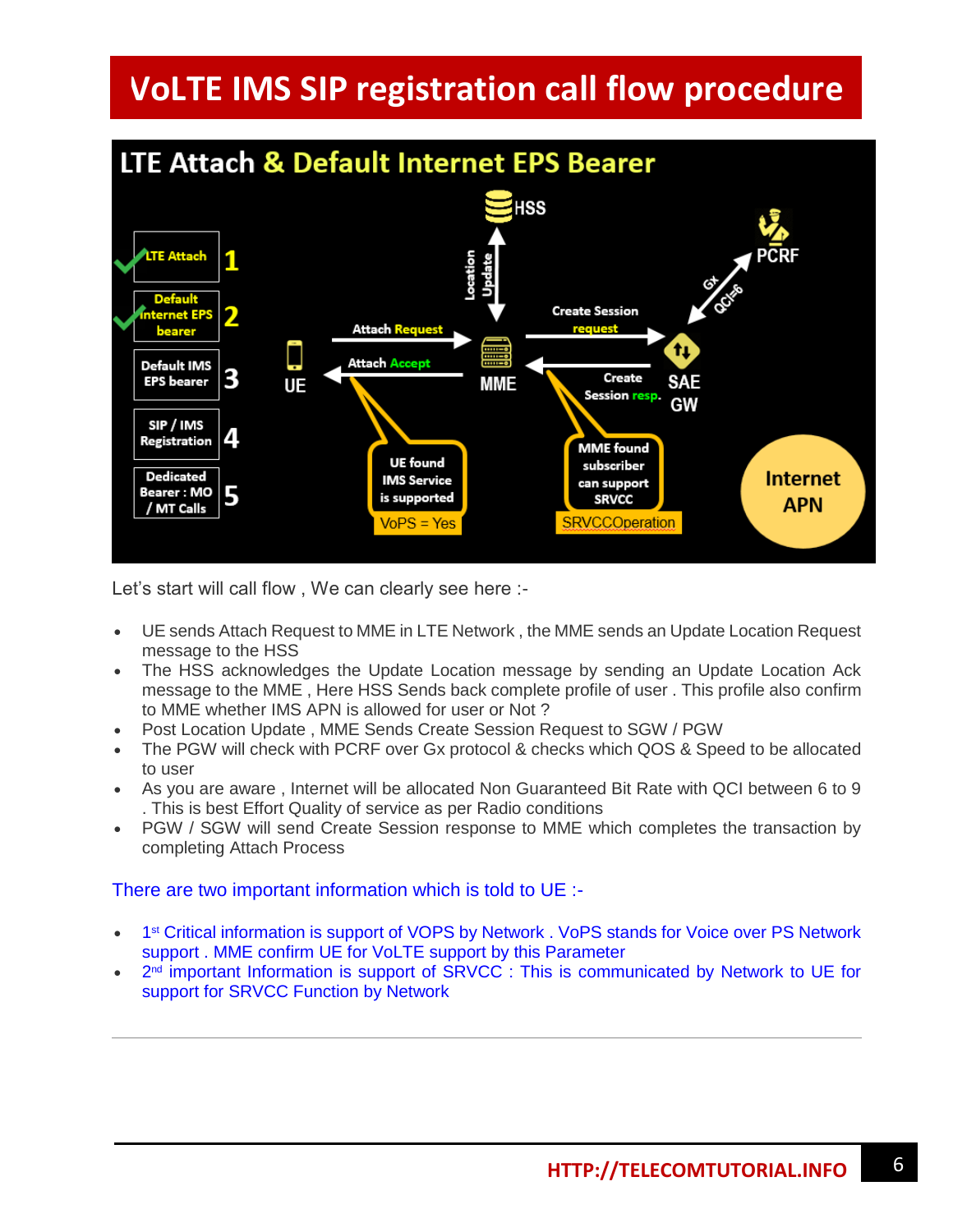#### **DEFAULT IMS EPS BEARER**

![](_page_6_Figure_2.jpeg)

Now User is already connected to Internet , We are going to cover IMS APN Connectivity in this Slide which uses QCI = 5 for prioritized Access even in Congested scenarios

- The UE attempts additional PDN connection with "IMS APN". The IMS APN is preconfigured in the UE and its default EPS bearer has a QCI value of '5' being used for SIP signaling. Once the PDN connection with the IMS APN is completed and the default EPS bearer is successfully created, the UE is able to communicate with the IMS Core for VoLTE call service.
- UE sends PDN Connection Request to MME in LTE Network with IMS APN , the MME sends Create Session request to SAE GW
- The PGW ask PCRF over Gx on QOS to be supported here , PCRF replies back to PGW with QOS details which contains QCI=5
- SAE GW will send Create Session response to MME which completes the transaction by completing Activate default Bearer Request .

Here , One additional Parameter Protocol Configuration Option (PCO) is used for getting some additional information for a UE about a network that it is connecting to . In this case P-CSCF Address is sent to User with help of PCO Option . As next step , User will connect to P-CSCF for SIP Registration on IMS Network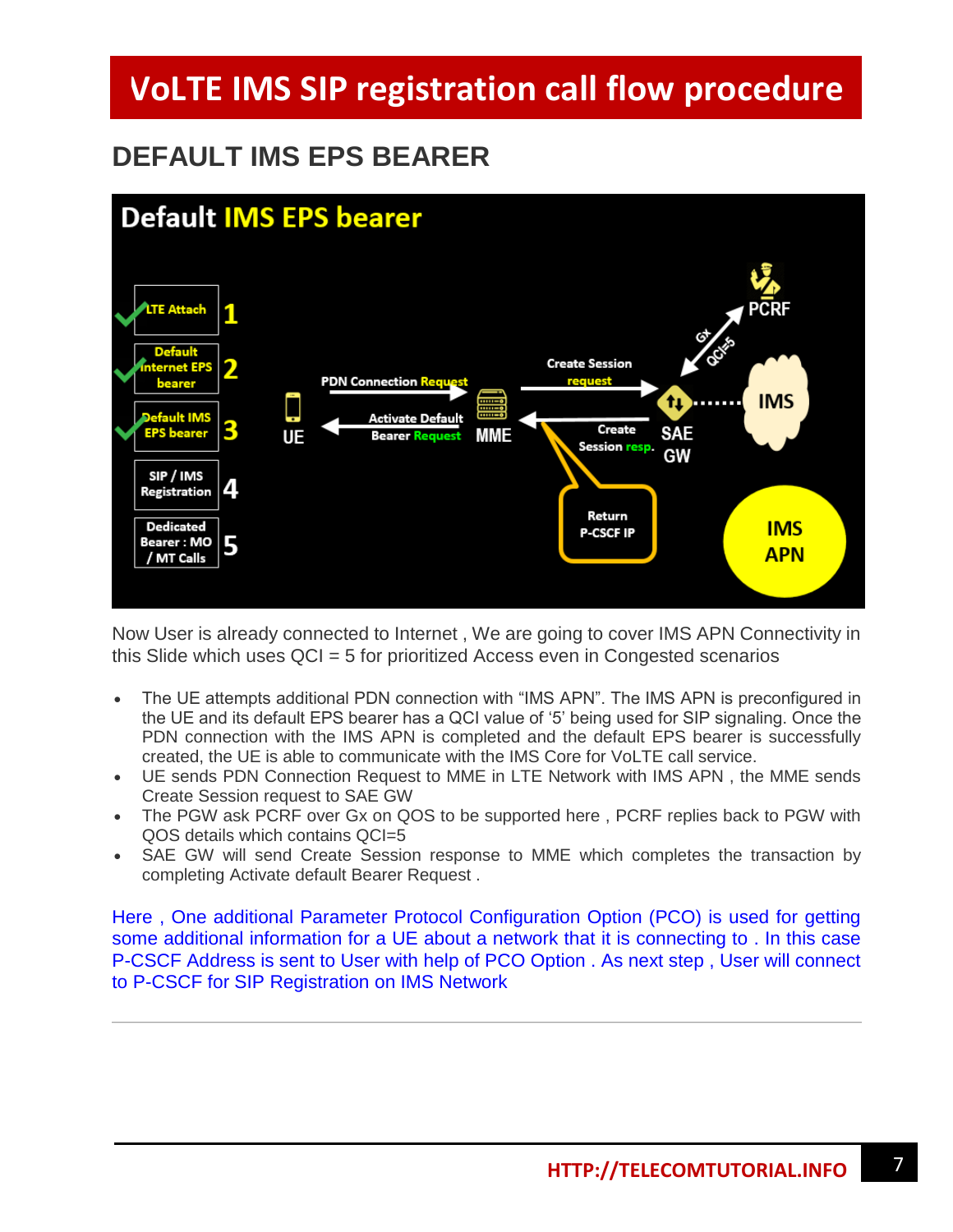### $SP$  REGISTRATION : 1<sup>ST</sup> ATTEMPT

![](_page_7_Figure_2.jpeg)

Once the UE attaches to the 4G network and the default EPS bearer is created successfully with the IMS APN, the UE registers to the IMS network before accessing the VoLTE service. The IMS registration procedure includes the IMS authentication, e.g., IMS-AKA, and security negotiation between UE and IMS network. After successful IMS registration, the IMS network becomes aware of UE context such as subscription profile, registration status, etc. After the initial IMS registration, the UE shall refresh the IMS registration status by periodically sending re-Registration.

First, the User Agent (UA) on the UE attempts to register with the IMS subsystem using an unauthenticated registration attempt as shown in this screen

- The First message is SIP Register which goes on Path from UE -to-> eNodeB -to-> SAEGW to-> P-CSCF . The VoLTE UE initiates a SIP REGISTER to the P-CSCF, using the P-CSCF IP Address that was made available during the LTE Attach using PCO Parameter . The SIP Register contains This message includes a Public User ID, the Private User ID, and the home network SIP URI
- Now P-CSCF forward the SIP REGISTER to I-CSCF . The P-CSCF receives the SIP REGISTER request from the UE and inserts a Path header with a SIP-URI identifying the P-CSCF for routing and forwards the request to the I-CSCF. The I-CSCF name is determined via a DNS query or may be pre-configured within the P-CSCF
- Once I-CSCF got the SIP REGISTER message, it talks to HSS to get the detailed subscriber information for the User Authentication . With UAR (Diameter User Authentication Request), 2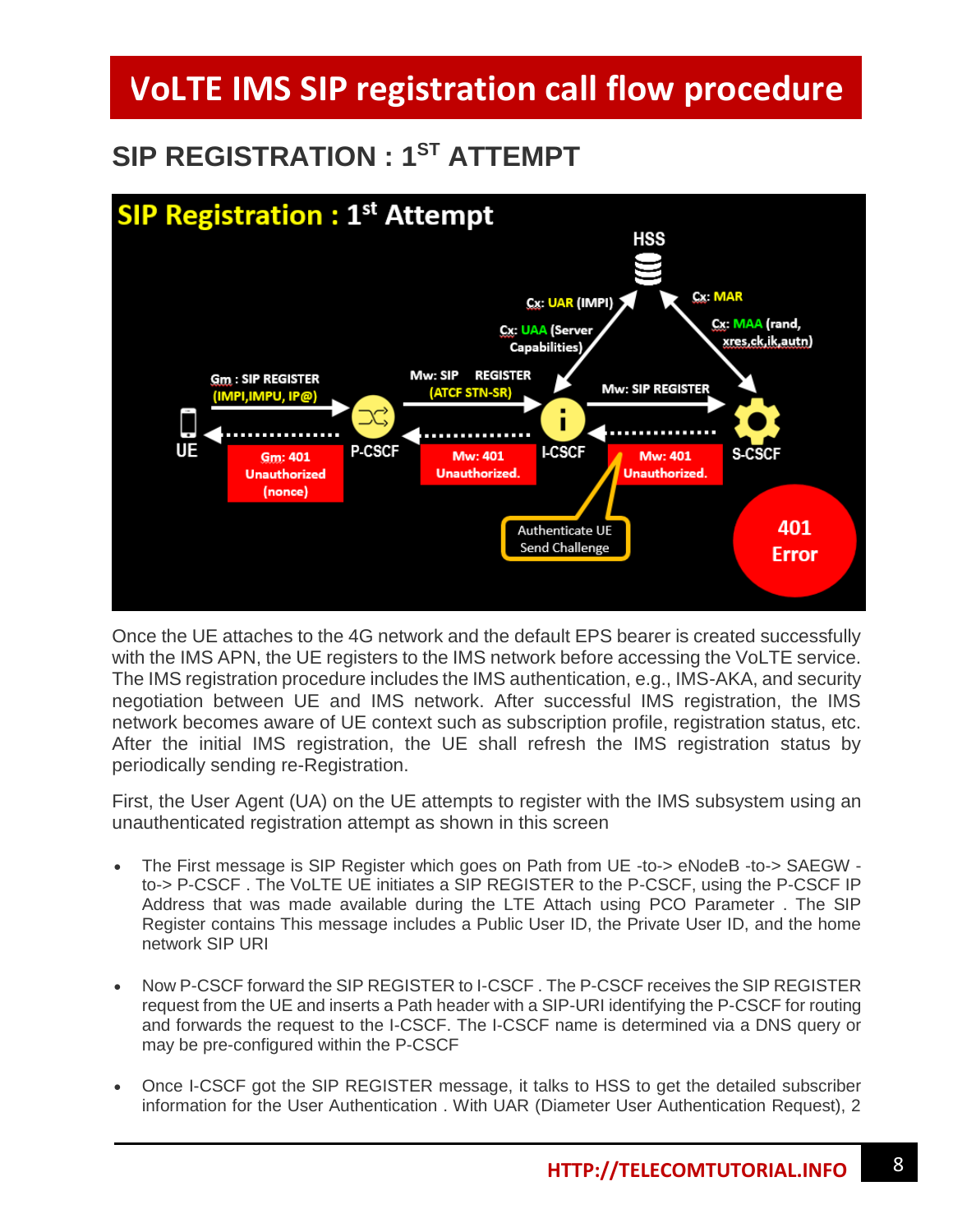things are Retrieved :- 1st One is Authentication information and 2nd one is about S-CSCF information . The I-CSCF queries the HSS using the User Authorization Request for authorization and obtaining the S-CSCF name for the Public User Identity. The HSS validates that the Public User Identity and Private User Identity are valid and not barred . I-CSCF to select an appropriate S-CSCF on basis of HSS Response . Once the S-CSCF is identified, the I-CSCF forwards the SIP REGISTER request to the S-CSCF

- Now I-CSCF forward the REGISTER message to S-CSCF
- S-CSCF send MAR (Multimedia Authentication Request) to HSS , The S-CSCF identifies that the SIP REGISTER is part of an initial IMS registration with IMS-AKA related security. The S-CSCF initiates a Multimedia Authentication Request to the HSS to retrieve the authentication vectors to perform IMS-AKA security. The HSS stores the related S-CSCF name for the Public User Identity being registered and returns the authentication vectors to the S-CSCF . HSS sends MAA (Multimedia Authentication Answer) to S-CSCF for Selecting & Saving Authentication vectors
- Now , Something unusual happens here … The S-CSCF challenges the UE at this point of time . Upon receipt of the IMS AKA authentication vectors, the S-CSCF stores the XRES and replies to the SIP REGISTER request with a 401 Unauthorized response indicating that AKAv1-MD5 is the security mechanism to be used.
- I-CSCF forward the 401 Unauthorized Authentication information to P-CSCF which is further forwarded to UE through LTE Access network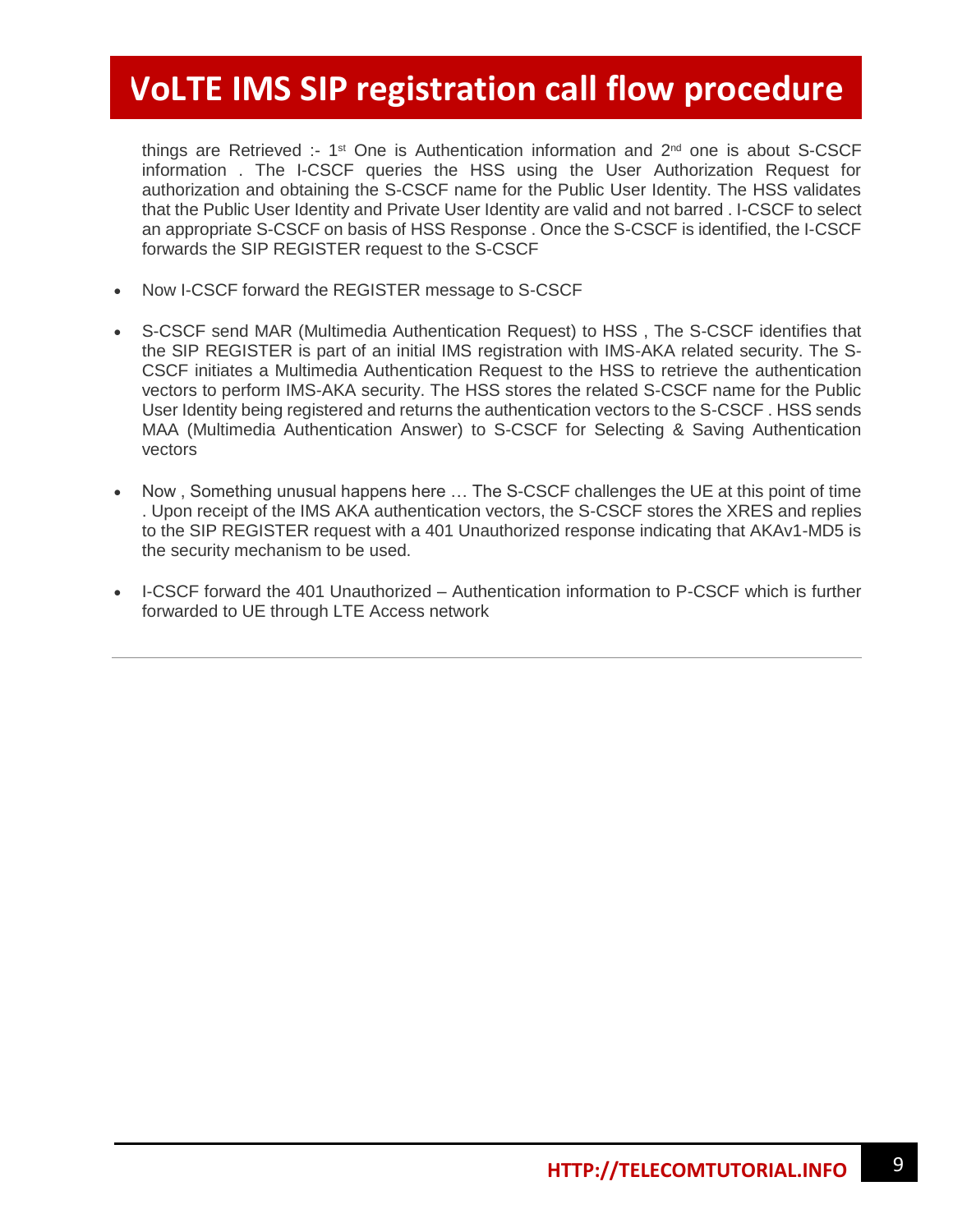#### $SP$  REGISTRATION : 2<sup>ND</sup> ATTEMPT

![](_page_9_Figure_2.jpeg)

As we aware , The Previous SIP Register was challenged by S-CSCF & Returned back with Error 401 . Now , UE will send another SIP Register to Network

- The UE creates a temporary set of security associations based on parameters received from the P-CSCF (IPSec), and sends a new REGISTER request to the P-CSCF with a populated Authorization header containing the RES indicating that the message is integrity protected
- The P-CSCF checks the temporary security associations, and verifies the security related information received from the UE. This P-CSCF forwards the SIP REGISTER request to the I-CSCF with the RES included.
- The I-CSCF uses the User Authorization Request message to retrieve the S-CSCF name stored within the HSS,
- Now , I-CSCF forwards the request to the relevant S-CSCF
- The S-CSCF checks whether the RES received in the SIP REGISTER and the XRES previously stored match. The S-CSCF then performs the SAR (Server Assignment Request) procedure to the HSS to download the relevant user profile and register the VoLTE UE. The S-CSCF stores the route header of the P-CSCF and binds this to the contact address of the VoLTE UE, this is used for routing to the VoLTE UE in future messages.
- S-CSCF sends a 200 OK response to the I-CSCF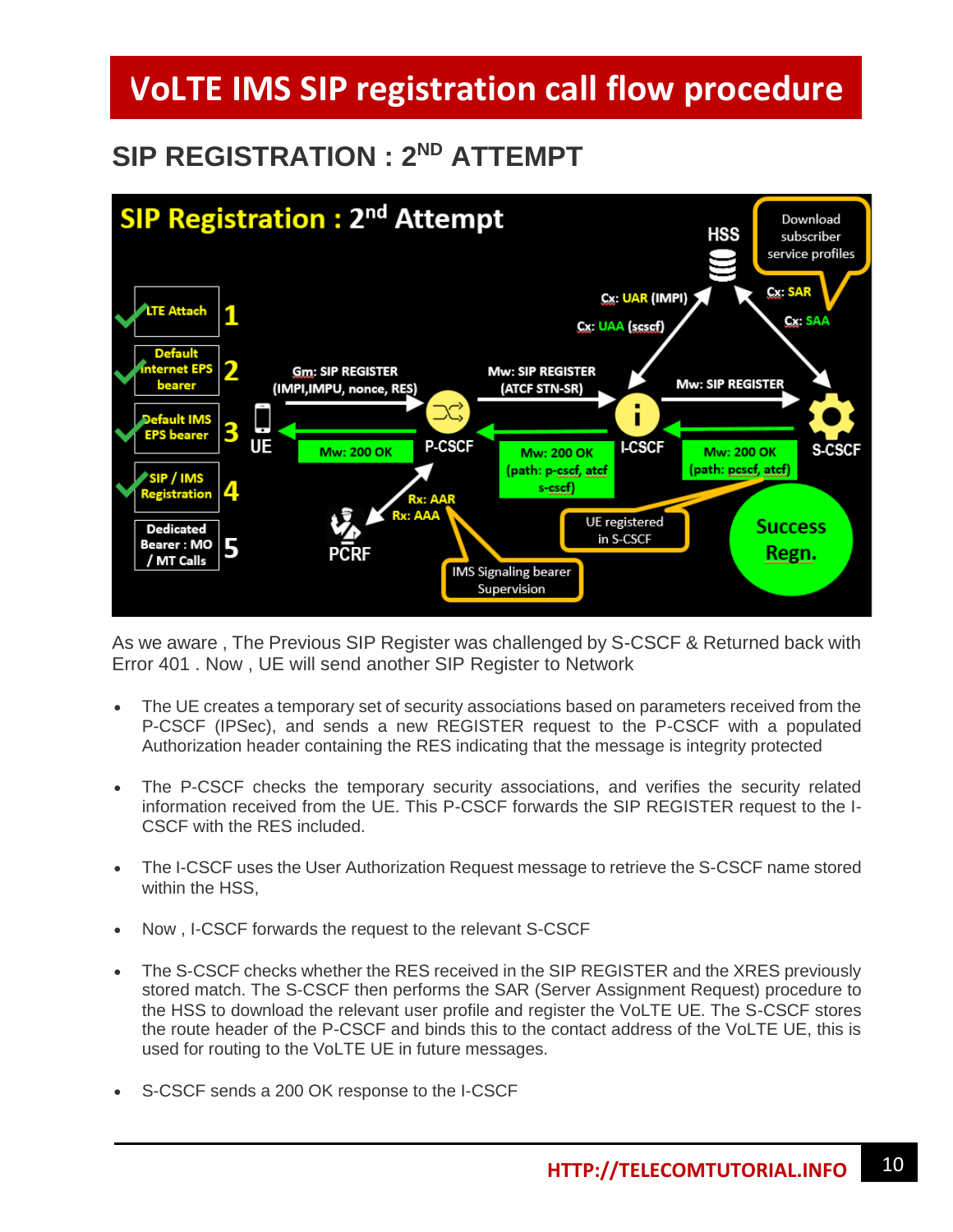- On receipt of the 200 OK from the I-CSCF, the P-CSCF changes the temporary set of security associations to a newly established set of security associations. It protects the 200 OK with these associations and sends the 200 OK to the VoLTE UE. All future messages sent to the UE will be protected using the security associations
- P-CSCF sends an AAR message to the PCRF to perform application binding to the default bearer (i.e. the P-CSCF is requesting to be informed in the event of the default bearer being lost/disconnected in order to trigger an IMS de-registration). The PCRF performs the binding and responds with a AAA message to the P-CSCF. Note that if this message is not sent, then IMS relies on other mechanisms to detect loss of the underlying default bearer, i.e., loss of connectivity (e.g. timeouts on trying to signal to the UE for an incoming call or the UE registers in the IMS with a new IP address).

The VoLTE UE is now registered with the IMS network for VoLTE services, with SIP signaling being transported over the default EPC bearer.

#### **SIP Registration: TAS Update TE Attach** 1 **SIP Basic Data ISC: SIP REGISTER** 2 ernet FP (ATCF STN-SR, ATCF-Mgmt-uri, ATCF-Path) Sh: UDR (Repository Data)<br>Šĥ: UDA fault IMS 3 PS bearer MAP Messages (RD & ISD) **ISC: 200 OK S-CSCF** HSS (REGISTER) SIP / IMS istratior Supplementary **Dedicated** Service Data **TAS** 5 Bearer : MO / MT Calls Regn.

#### **SIP REGISTRATION : TAS UPDATE**

The Role of Telephony Application Server (TAS) is cater all the Mobility Telephony part services such as address normalization, call diverting, call forwarding, barring, etc. In a nutshell TAS is what makes the VoLTE enhancements on top of the pure VoIP.